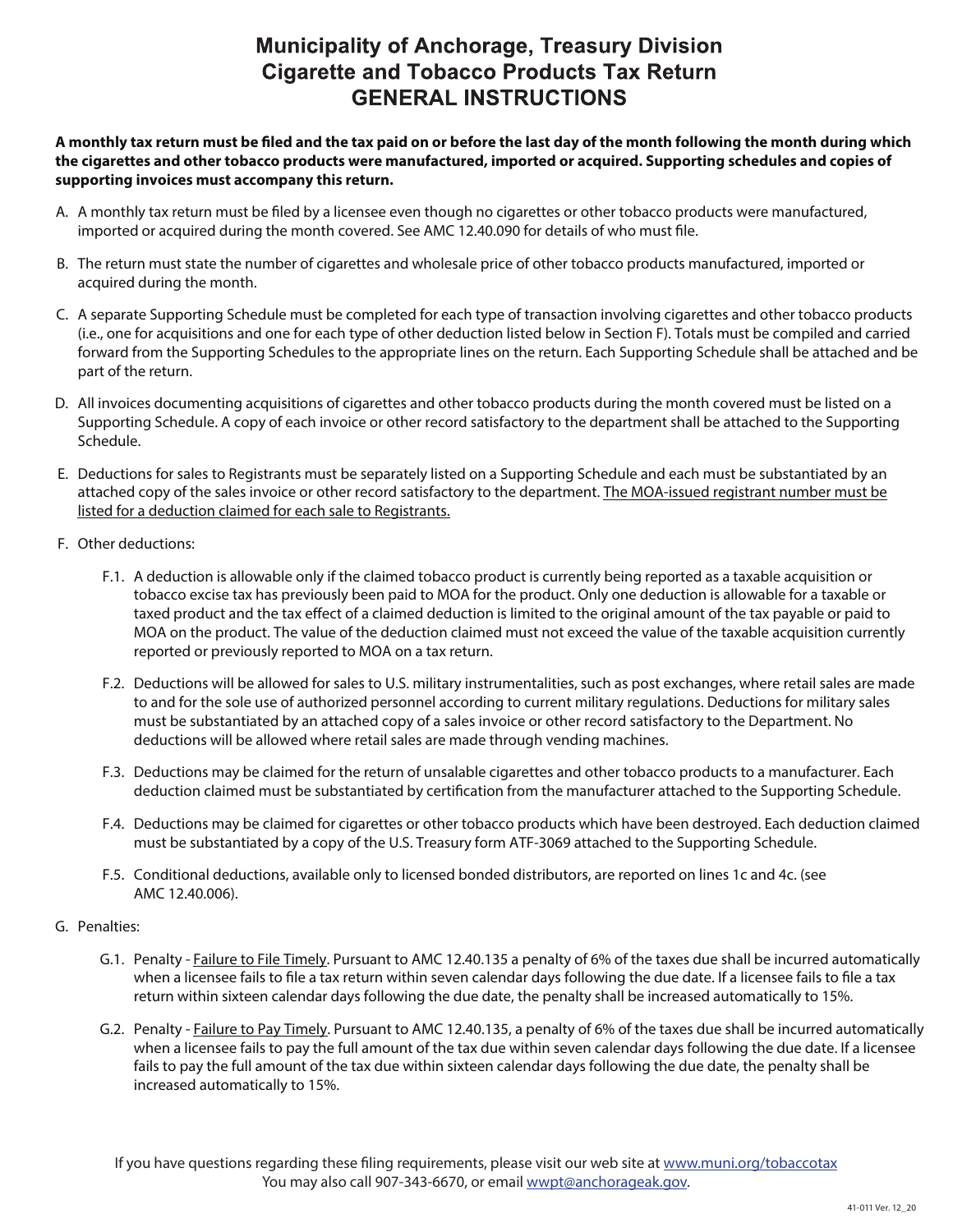## **Municipality of Anchorage, Treasury Division Cigarette and Tobacco Products Tax Return GENERAL INSTRUCTIONS**

- H. Interest: Pursuant to AMC 12.40.160, interest at the rate of 12% per annum shall accrue on the unremitted balance of taxes due from the licensee. To calculate interest due, enter the number of days in the box or multiply the amount on line 9 by .00033 for each calendar day the tax is delinquent.
- I. The date used to determine timeliness, the correct penalty rate, and the number of days for interest is determined by the US Postal Service postmark date, the date a third party delivery service (e.g. FedEx) took possession, or, in the absence of the two prior determinants, physical receipt by Treasury.
- J. Definitions:
	- J.1. "OTP" means other tobacco products.
	- J.2. "Registrant" means a person registered in accordance with AMC 12.40.028.
	- J.3. "Wholesale Price" means the established price for which a manufacturer sells a tobacco product to a distributor or other person, after deduction of a discount or other reduction received by a distributor for quantity or cash.
	- J.4. See AMC 12.40.006 for a complete listing of definitions.
- K. Other information required by the department:
	- K.1. Enter the number of cigarettes acquired within the municipality with tax previously paid to MOA. For example, if you acquired cigarettes from an MOA-licensed distributor located in MOA with the tax included in the price you paid, report the acquisitions in this box. If you acquired the cigarettes with the tax excluded from the price you paid, report the acquisitions as part of line 1a.
	- K.2. Enter the wholesale price of other tobacco products acquired within the municipality with tax previously paid to MOA. For example, if you acquired other tobacco products from an MOA-licensed distributor located in MOA with the tax included in the price you paid, report the wholesale price in this box. If you acquired the other tobacco products with the tax excluded from the price you paid, report the acquisitions as part of line 4a.
	- K.3. Enter the number of cigarettes acquired by shipment into the municipality with tax paid by the supplier. Some suppliers are licensed by both the municipality and the State of Alaska (SOA) while others are licensed only by the state. For example, if you acquired cigarettes from an MOA-licensed distributor located outside MOA with the MOA tax included in the price you paid, report the cigarettes in this box. If you acquired the cigarettes from a supplier who is not licensed with MOA (but may be licensed by SOA), report the cigarettes as part of line 1a. It is important that you ascertain whether or not the supplier is licensed with MOA since the necessary information may not be stated on the invoice.
	- K.4. Enter the wholesale price of other tobacco products acquired by shipment into the municipality with tax paid by the supplier. Some suppliers are licensed by both the municipality and the State of Alaska (SOA) while others are licensed only by the state. For example, if you acquire other tobacco products from an MOA-licensed distributor located outside MOA with the MOA tax included in the price you paid, report the other tobacco products in this box. If you acquired the other tobacco products from a supplier who is not licensed with MOA (but may be licensed with SOA), report the other tobacco products as part of line 4a. It is important that you ascertain whether or not the supplier is licensed with MOA since the necessary information may not be stated on the invoice.